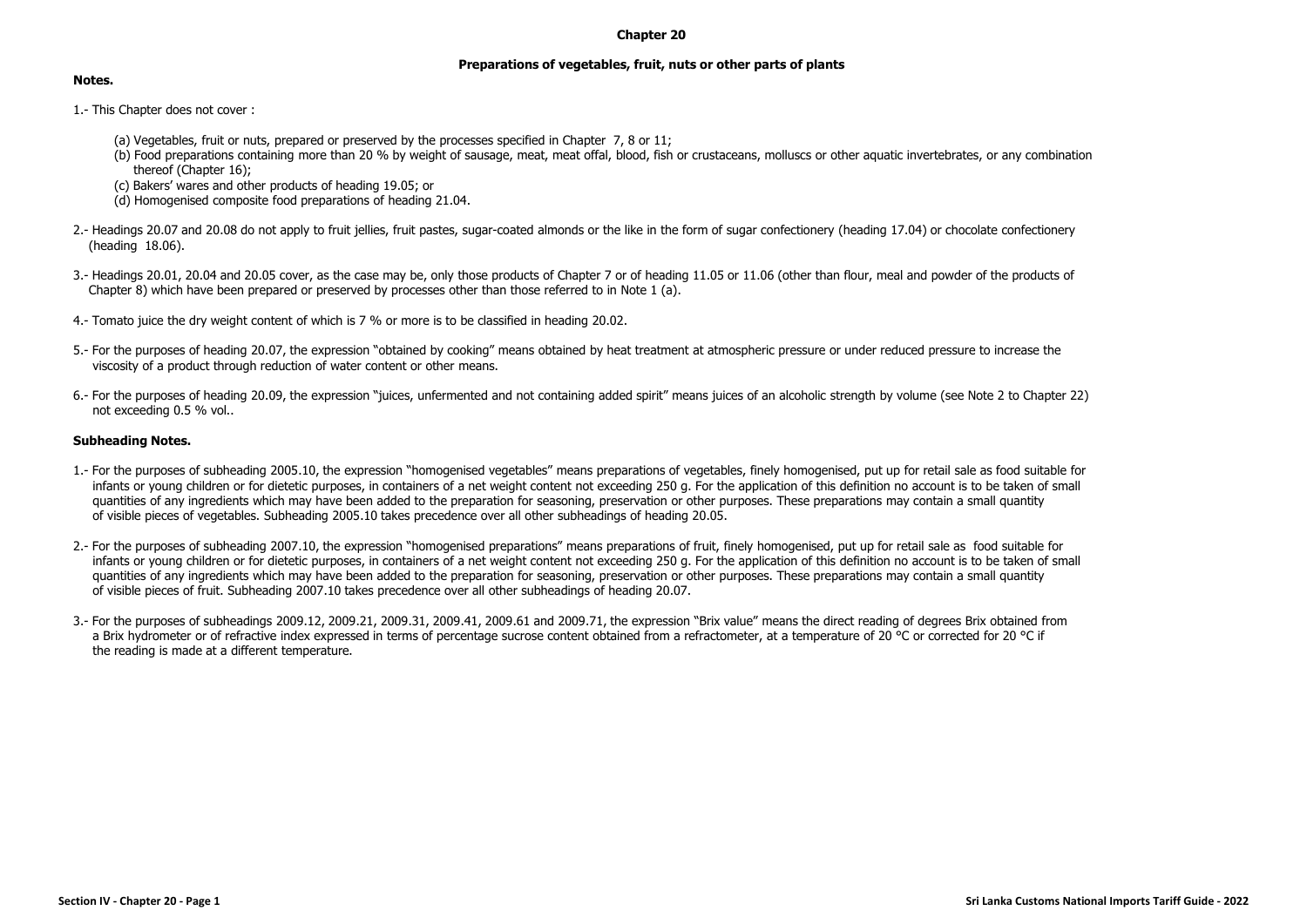| <b>HS Hdg</b> | <b>HS Code</b>        |    | <b>Description</b>                                                                                               | Unit | ICL/        |           |           |           |           |           | <b>Preferential Duty</b> |           |                             |                               |           | Gen                          | <b>VAT</b> | <b>PAL</b> | <b>Cess</b>                       | <b>Excise</b> | ${\sf s}$<br>$\mathbf{C}$ |
|---------------|-----------------------|----|------------------------------------------------------------------------------------------------------------------|------|-------------|-----------|-----------|-----------|-----------|-----------|--------------------------|-----------|-----------------------------|-------------------------------|-----------|------------------------------|------------|------------|-----------------------------------|---------------|---------------------------|
|               |                       |    |                                                                                                                  |      | <b>SLSI</b> | <b>AP</b> | <b>AD</b> | <b>BN</b> | <b>GT</b> | <b>IN</b> | <b>PK</b>                | <b>SA</b> | <b>SF</b>                   | <b>SD</b>                     | <b>SG</b> | <b>Duty</b>                  |            |            |                                   | (S.P.D)       | $\mathbf{L}$              |
| 20.01         |                       |    | Vegetables, fruit, nuts and other<br>edible parts of plants, prepared or<br>preserved by vinegar or acetic acid. |      |             |           |           |           |           |           |                          |           |                             |                               |           |                              |            |            |                                   |               |                           |
|               |                       |    |                                                                                                                  |      |             |           |           |           |           |           |                          |           |                             |                               |           |                              |            |            |                                   |               |                           |
|               | 2001.10<br>2001.10.10 |    | Cucumbers and gherkins :<br>Cucumbers                                                                            | kg   |             |           |           |           |           |           | Free                     |           |                             |                               |           | 15% or<br>Rs. 50/-<br>per kg | 8%         | 10.0%      | 50% or<br>$Rs.160/=$<br>per kg    |               |                           |
|               | 2001.10.20            |    | Gherkins                                                                                                         | kg   |             |           |           |           |           |           | Free                     |           |                             |                               |           | 15% or<br>Rs. 50/-<br>per kg | 8%         | 10.0%      | 50% or<br>$Rs.160/=$<br>per kg    |               |                           |
|               | 2001.90.00            |    | Other                                                                                                            | kg   |             |           |           |           |           |           |                          |           |                             |                               |           | 15% or<br>Rs. 23/-<br>per kg | 8%         | 10.0%      | 50% or<br>$Rs.160/=$<br>per kg    |               |                           |
| 20.02         |                       |    | <b>Tomatoes prepared or preserved</b><br>otherwise than by vinegar or acetic<br>acid.                            |      |             |           |           |           |           |           |                          |           |                             |                               |           |                              |            |            |                                   |               |                           |
|               | 2002.10.00            |    | Tomatoes, whole or in pieces                                                                                     | kg   |             |           |           |           |           |           | Free                     |           |                             |                               |           | 15% or<br>Rs. 20/-<br>per kg | 8%         |            | 35% or<br>10.0% Rs.45/= per<br>kg |               |                           |
|               | 2002.90.00            |    | Other                                                                                                            | kg   |             |           |           |           |           |           | Free                     |           |                             |                               |           | 15% or<br>Rs. 29/-<br>per kg | 8%         |            | 35% or<br>10.0% Rs.45/= per<br>kg |               |                           |
| 20.03         |                       |    | Mushrooms and truffles, prepared or<br>preserved otherwise than by vinegar<br>or acetic acid.                    |      |             |           |           |           |           |           |                          |           |                             |                               |           |                              |            |            |                                   |               |                           |
|               | 2003.10.00            |    | Mushrooms of the genus Agaricus                                                                                  | kg   |             |           |           |           |           |           | Free                     |           |                             |                               |           | 15% or<br>Rs. 26/-<br>per kg | 8%         | 10.0%      | 50% or<br>$Rs.150/=$<br>per kg    |               |                           |
|               | 2003.90               |    | Other                                                                                                            |      |             |           |           |           |           |           |                          |           |                             |                               |           |                              |            |            |                                   |               |                           |
|               | 2003.90.10            |    | <b>Truffles</b>                                                                                                  | Кg   |             |           |           |           |           |           | Free                     |           |                             |                               |           | 15% or<br>Rs. 45/-<br>per kg | 8%         | 10.0%      | 50% or<br>$Rs.170/=$<br>per kg    |               |                           |
|               | 2003.90.90            | -- | Other                                                                                                            | kg   |             |           |           |           |           |           | Free                     |           | 5% or<br>Rs. 15/-<br>per kg | 5% or Rs.<br>$15/-$ per<br>kq |           | 15% or<br>Rs. 45/-<br>per kg | 8%         | 10.0%      | 50% or<br>$Rs.170/=$<br>per kg    |               |                           |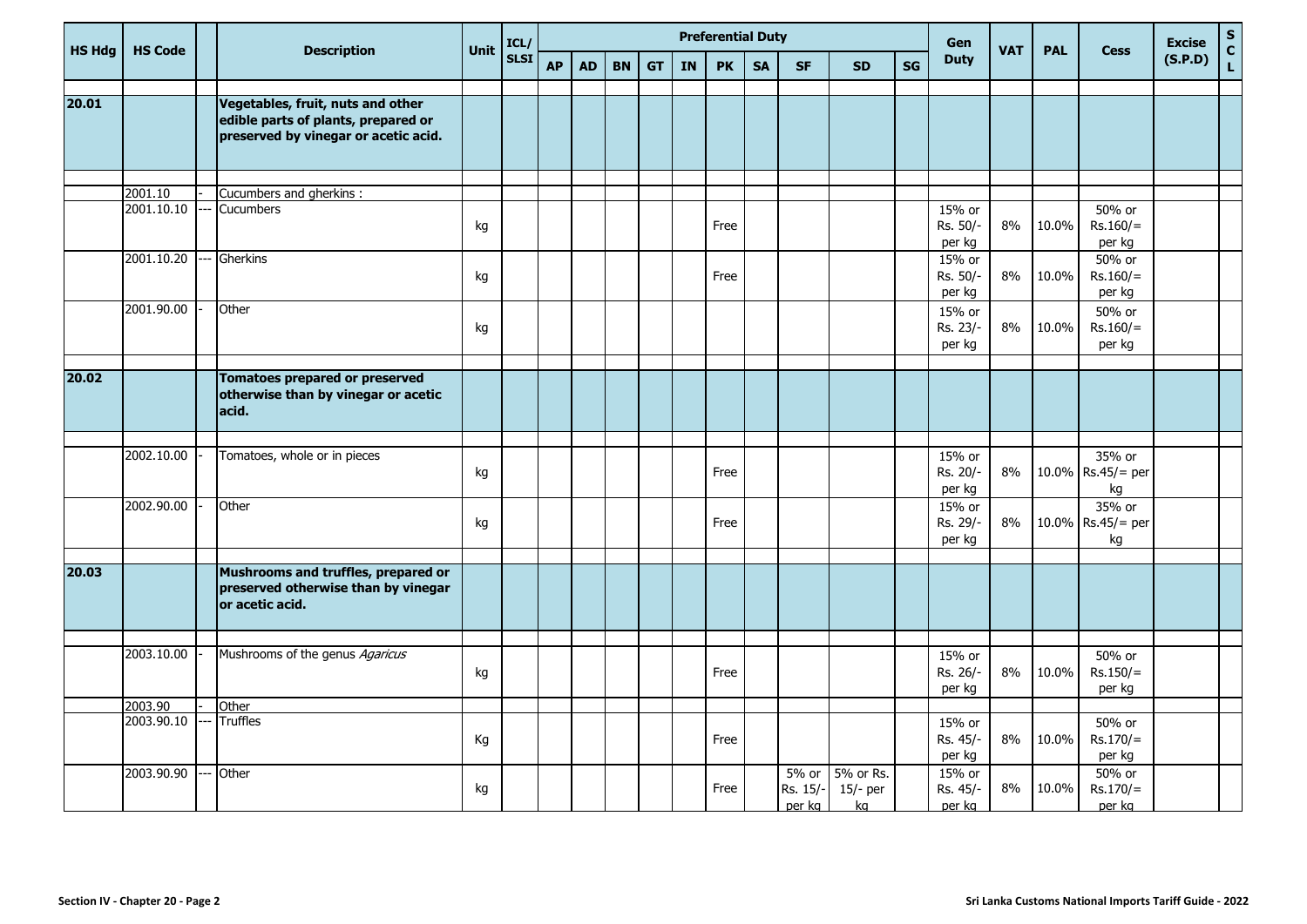|               | ICL/<br>Unit<br><b>Description</b> |  |                                                                                                                                             |    |             |           |           |           |           |           | <b>Preferential Duty</b> |           |           |           |    | Gen                          |            |            |                                | <b>Excise</b> | $\mathbf S$   |
|---------------|------------------------------------|--|---------------------------------------------------------------------------------------------------------------------------------------------|----|-------------|-----------|-----------|-----------|-----------|-----------|--------------------------|-----------|-----------|-----------|----|------------------------------|------------|------------|--------------------------------|---------------|---------------|
| <b>HS Hdg</b> | <b>HS Code</b>                     |  |                                                                                                                                             |    | <b>SLSI</b> | <b>AP</b> | <b>AD</b> | <b>BN</b> | <b>GT</b> | <b>IN</b> | <b>PK</b>                | <b>SA</b> | <b>SF</b> | <b>SD</b> | SG | <b>Duty</b>                  | <b>VAT</b> | <b>PAL</b> | <b>Cess</b>                    | (S.P.D)       | $\frac{c}{L}$ |
| 20.04         |                                    |  | Other vegetables prepared or                                                                                                                |    |             |           |           |           |           |           |                          |           |           |           |    |                              |            |            |                                |               |               |
|               |                                    |  | preserved otherwise than by vinegar<br>or acetic acid, frozen, other than<br>products of heading 20.06.                                     |    |             |           |           |           |           |           |                          |           |           |           |    |                              |            |            |                                |               |               |
|               |                                    |  |                                                                                                                                             |    |             |           |           |           |           |           |                          |           |           |           |    |                              |            |            |                                |               |               |
|               | 2004.10.00                         |  | Potatoes                                                                                                                                    | kg |             |           |           |           |           |           | Free                     |           |           |           |    | 15% or<br>Rs. 37/-<br>per kg | 8%         | 10.0%      | 50% or<br>$Rs.160/=$<br>per kg |               |               |
|               | 2004.90.00                         |  | Other vegetables and mixtures of<br>vegetables                                                                                              | kg |             |           |           |           |           |           |                          |           |           |           |    | 15% or<br>Rs. 39/-<br>per kg | 8%         | 10.0%      | 50% or<br>$Rs.160/=$<br>per kg |               |               |
|               |                                    |  |                                                                                                                                             |    |             |           |           |           |           |           |                          |           |           |           |    |                              |            |            |                                |               |               |
| 20.05         |                                    |  | Other vegetables prepared or<br>preserved otherwise than by vinegar<br>or acetic acid, not frozen, other than<br>products of heading 20.06. |    |             |           |           |           |           |           |                          |           |           |           |    |                              |            |            |                                |               |               |
|               |                                    |  |                                                                                                                                             |    |             |           |           |           |           |           |                          |           |           |           |    |                              |            |            |                                |               |               |
|               | 2005.10.00                         |  | Homogenised vegetables                                                                                                                      | kg |             |           |           |           |           |           | Free                     |           |           |           |    | 15% or<br>Rs. 68/-<br>per kg | 8%         | 10.0%      | 50% or<br>$Rs.194/=$<br>per kg |               |               |
|               | 2005.20.00                         |  | Potatoes                                                                                                                                    | kg |             |           |           |           |           |           | Free                     |           |           |           |    | 15% or<br>Rs. 138/<br>per kg | 8%         | 10.0%      | 50% or<br>$Rs.260/=$<br>per kg |               |               |
|               | 2005.40.00                         |  | Peas (Pisum sativum)                                                                                                                        | kg |             |           |           |           |           |           | Free                     |           |           |           |    | 15% or<br>Rs. 55/-<br>per kg | 8%         | 10.0%      | 50% or<br>$Rs.180/=$<br>per kg |               |               |
|               |                                    |  | Beans (Vigna spp., Phaseolus spp.) :                                                                                                        |    |             |           |           |           |           |           |                          |           |           |           |    |                              |            |            |                                |               |               |
|               | 2005.51.00                         |  | Beans, shelled                                                                                                                              | kg |             |           |           |           |           |           | Free                     |           |           |           |    | 15% or<br>Rs. 40/-<br>per kg | 8%         | 10.0%      | 50% or<br>$Rs.160/=$<br>per kg |               |               |
|               | 2005.59.00                         |  | Other                                                                                                                                       | kg |             |           |           |           |           |           | Free                     |           |           |           |    | 15% or<br>Rs. 40/-<br>per kg | 8%         | 10.0%      | 50% or<br>$Rs.160/=$<br>per kg |               |               |
|               | 2005.60.00                         |  | Asparagus                                                                                                                                   | kg |             |           |           |           |           |           | Free                     |           |           |           |    | 15% or<br>Rs. 39/-<br>per kg | $8\%$      | 10.0%      | 50% or<br>$Rs.160/=$<br>per kg |               |               |
|               | 2005.70.00                         |  | Olives                                                                                                                                      | kg |             |           |           |           |           |           | Free                     |           |           |           |    | 15% or<br>Rs. 48/-<br>per kg | 8%         | 10.0%      | 50% or<br>$Rs.160/=$<br>per kg |               |               |
|               | 2005.80.00                         |  | Sweet corn (Zea mays var. saccharata)                                                                                                       | kg |             |           |           |           |           |           | Free                     |           |           |           |    | 15% or<br>Rs. 25/-<br>per kg | 8%         | 10.0%      | 50% or<br>$Rs.160/=$<br>per kg |               |               |
|               |                                    |  | Other vegetables and mixtures of<br>vegetables :                                                                                            |    |             |           |           |           |           |           |                          |           |           |           |    |                              |            |            |                                |               |               |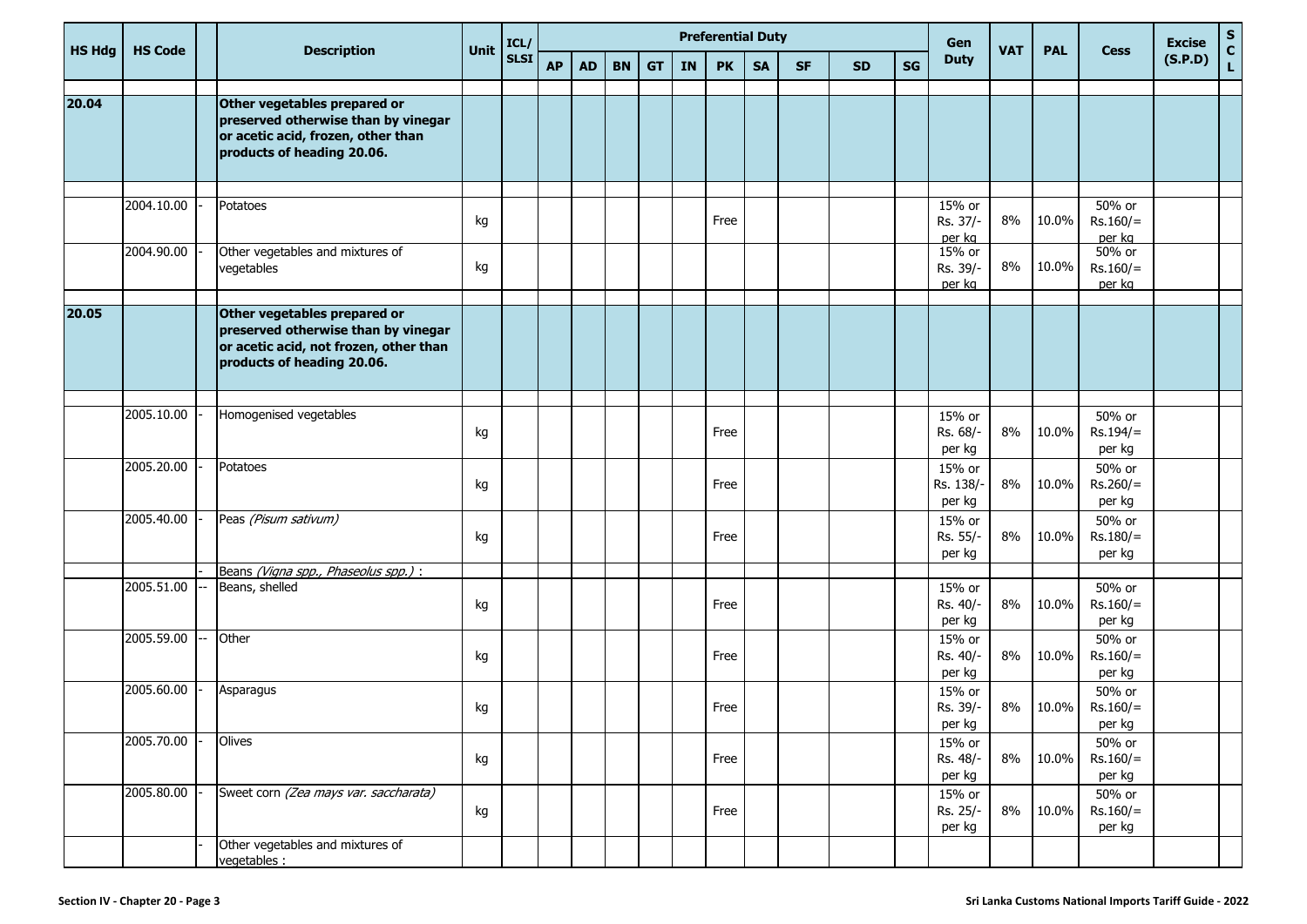|               |                |                                                                                                                                                                                 |      | ICL/        |           |           |           |           |           | <b>Preferential Duty</b> |           |                              |                                |           | Gen                           |            |            |                                | <b>Excise</b> |                                            |
|---------------|----------------|---------------------------------------------------------------------------------------------------------------------------------------------------------------------------------|------|-------------|-----------|-----------|-----------|-----------|-----------|--------------------------|-----------|------------------------------|--------------------------------|-----------|-------------------------------|------------|------------|--------------------------------|---------------|--------------------------------------------|
| <b>HS Hdg</b> | <b>HS Code</b> | <b>Description</b>                                                                                                                                                              | Unit | <b>SLSI</b> | <b>AP</b> | <b>AD</b> | <b>BN</b> | <b>GT</b> | <b>IN</b> | <b>PK</b>                | <b>SA</b> | <b>SF</b>                    | <b>SD</b>                      | <b>SG</b> | <b>Duty</b>                   | <b>VAT</b> | <b>PAL</b> | <b>Cess</b>                    | (S.P.D)       | $\begin{array}{c} S \\ C \\ L \end{array}$ |
|               |                |                                                                                                                                                                                 |      |             |           |           |           |           |           |                          |           |                              |                                |           |                               |            |            |                                |               |                                            |
|               | 2005.91.00     | Bamboo shoots                                                                                                                                                                   | kg   |             |           |           |           |           |           |                          |           | 7.5% or<br>Rs.10/-<br>per kg | 5% or Rs.<br>7/- per kg        |           | 15% or<br>Rs. 20/-<br>per kg  | 8%         | 10.0%      | 50% or<br>$Rs.160/=$<br>per kg |               |                                            |
|               | 2005.99.00     | Other                                                                                                                                                                           | kg   |             |           |           |           |           |           |                          |           |                              |                                |           | 15% or<br>Rs. 43/-<br>per kg  | 8%         | 10.0%      | 50% or<br>$Rs.160/=$<br>per kg |               |                                            |
| 20.06         |                | Vegetables, fruit, nuts, fruit-peel and<br>other parts of plants, preserved by<br>sugar (drained, glace or crystallised) :                                                      |      |             |           |           |           |           |           |                          |           |                              |                                |           |                               |            |            |                                |               |                                            |
|               | 2006.00.10     | Processed fruits<br>Canned Pineapple, Canned Mangoes                                                                                                                            | kg   | S           |           |           |           |           |           |                          |           |                              | 23.8% or<br>Rs. 49/-<br>per kg |           | 15% or<br>Rs. 31/-<br>per kg  | 8%         | 10.0%      | 50% or<br>$Rs.160/=$<br>per kg |               |                                            |
|               | 2006.00.90     | Other<br>Canned Pineapple, Canned Mangoes                                                                                                                                       | kg   | S           |           |           |           |           |           |                          |           |                              |                                |           | 15% or<br>Rs. 51/-            | 8%         | 10.0%      | 50% or<br>$Rs.160/=$           |               |                                            |
| 20.07         |                | Jams, fruit jellies, marmalades, fruit<br>or nut puree and fruit or nut pastes,<br>obtained by cooking, whether or not<br>containing added sugar or other<br>sweetening matter. |      |             |           |           |           |           |           |                          |           |                              |                                |           |                               |            |            |                                |               |                                            |
|               | 2007.10.00     | Homogenised preparations                                                                                                                                                        | kg   | S           |           |           |           |           |           |                          |           |                              |                                |           | 15% or<br>Rs. 102/-<br>per kg | 8%         | 10.0%      | 15% or<br>$Rs.102/=$<br>per kg |               |                                            |
|               | 2007.91.00     | Other:<br>Citrus fruit                                                                                                                                                          | kg   | S           |           |           |           |           |           |                          |           |                              | 23.8%or<br>Rs. 286/-<br>per kg |           | 15% or<br>Rs. 181/-<br>per kg | 8%         | 10.0%      | 50% or<br>$Rs.300/=$<br>per kg |               |                                            |
|               | 2007.99.00     | Other                                                                                                                                                                           | kg   | S           |           |           |           |           |           |                          |           |                              | 23.8%or<br>Rs. 120/-<br>per kg |           | 15% or<br>Rs. 76/-<br>per kg  | 8%         | 10.0%      | 50% or<br>$Rs.200/=$<br>per kg |               |                                            |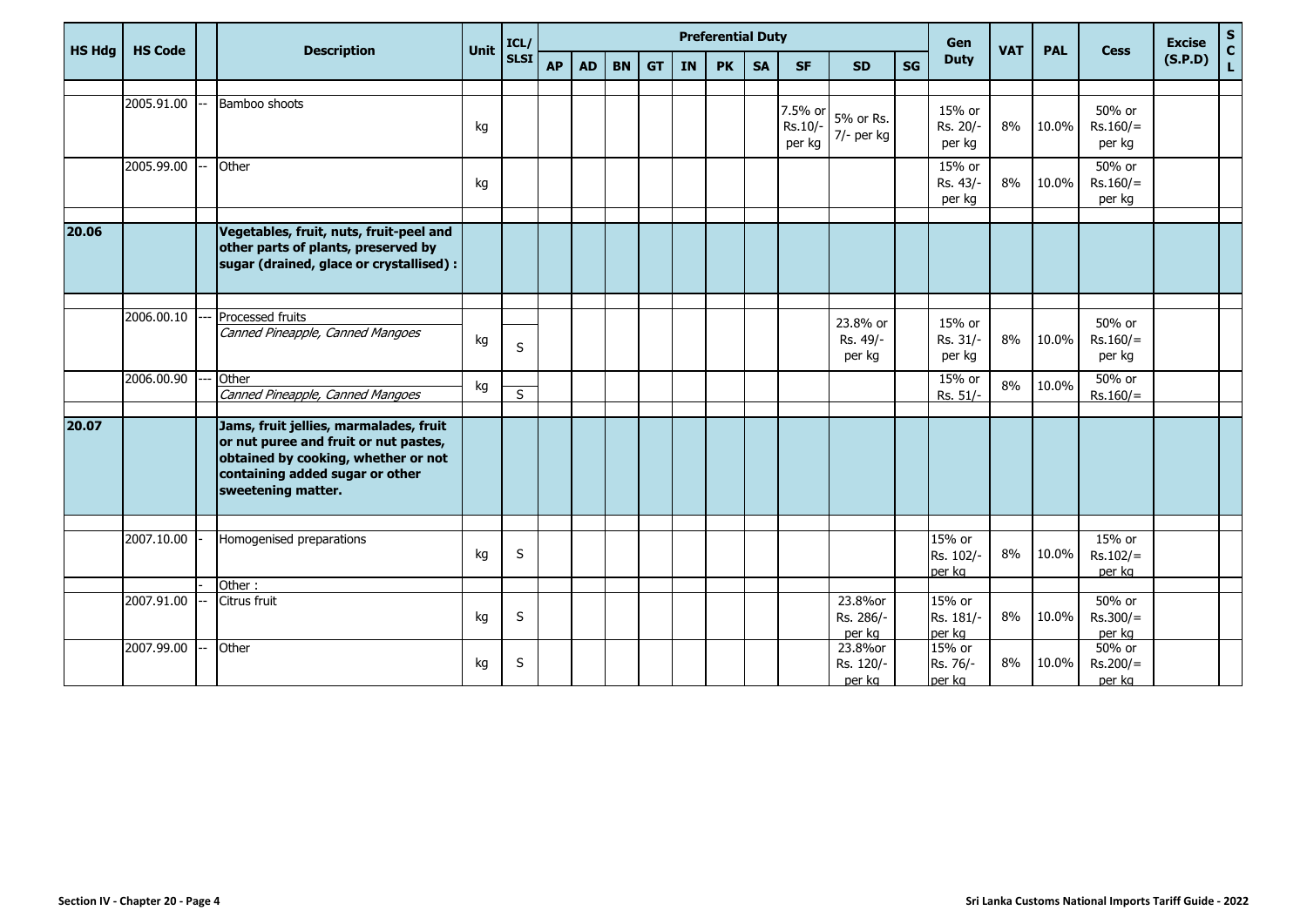|               | <b>HS Code</b> |                                                                                                                                                                                                                | Unit | ICL/        |           |           |           |           |           | <b>Preferential Duty</b> |           |           |                                |    | Gen                          | <b>VAT</b> | <b>PAL</b> |                                     | <b>Excise</b> | ${\bf S}$     |
|---------------|----------------|----------------------------------------------------------------------------------------------------------------------------------------------------------------------------------------------------------------|------|-------------|-----------|-----------|-----------|-----------|-----------|--------------------------|-----------|-----------|--------------------------------|----|------------------------------|------------|------------|-------------------------------------|---------------|---------------|
| <b>HS Hdg</b> |                | <b>Description</b>                                                                                                                                                                                             |      | <b>SLSI</b> | <b>AP</b> | <b>AD</b> | <b>BN</b> | <b>GT</b> | <b>IN</b> | <b>PK</b>                | <b>SA</b> | <b>SF</b> | <b>SD</b>                      | SG | <b>Duty</b>                  |            |            | <b>Cess</b>                         | (S.P.D)       | $\frac{c}{L}$ |
| 20.08         |                | Fruit, nuts and other edible parts of<br>plants, otherwise prepared or<br>preserved, whether or not containing<br>added sugar or other sweetening<br>matter or spirit, not elsewhere<br>specified or included. |      |             |           |           |           |           |           |                          |           |           |                                |    |                              |            |            |                                     |               |               |
|               |                |                                                                                                                                                                                                                |      |             |           |           |           |           |           |                          |           |           |                                |    |                              |            |            |                                     |               |               |
|               |                | Nuts, ground-nuts and other seeds,<br>whether or not mixed together :                                                                                                                                          |      |             |           |           |           |           |           |                          |           |           |                                |    |                              |            |            |                                     |               |               |
|               | 2008.11.00     | Ground-nuts                                                                                                                                                                                                    | kg   |             |           |           |           |           |           |                          |           |           |                                |    | 15% or<br>Rs. 68/-<br>per kg | 8%         | 10.0%      | 50% or<br>$Rs.200/=$<br>per kg      |               |               |
|               | 2008.19        | Other, including mixtures :                                                                                                                                                                                    |      |             |           |           |           |           |           |                          |           |           |                                |    |                              |            |            |                                     |               |               |
|               | 2008.19.10     | Cashew nuts                                                                                                                                                                                                    | kg   |             |           |           |           |           |           | Free                     |           |           |                                |    | 15% or<br>Rs. 57/-<br>per kg | 8%         | 10.0%      | 50% or<br>$Rs.180/=$<br>per kg      |               |               |
|               | 2008.19.20     | Liquid coconut milk                                                                                                                                                                                            | kg   |             |           |           |           |           |           | Free                     |           |           |                                |    | 15% or<br>Rs. 95/-<br>per kg | 8%         | 10.0%      | 40% or<br>$Rs.200/=$<br>per kg      |               |               |
|               | 2008.19.30     | Coconut milk powder                                                                                                                                                                                            | kg   |             |           |           |           |           |           | Free                     |           |           |                                |    | 15% or<br>Rs. 95/-<br>per kg | 8%         | 10.0%      | 40% or<br>$Rs.200/=$<br>per kg      |               |               |
|               | 2008.19.40     | Coconut cream                                                                                                                                                                                                  | kg   |             |           |           |           |           |           | Free                     |           |           |                                |    | 15% or<br>Rs. 95/-<br>per kg | 8%         | 10.0%      | 40% or<br>$Rs.200/=$<br>per kg      |               |               |
|               | 2008.19.90     | Other                                                                                                                                                                                                          | kg   |             |           |           |           |           |           | Free                     |           |           |                                |    | 15% or<br>Rs. 95/-<br>per kg | 8%         | 10.0%      | 50% or<br>$Rs.200/=$<br>per kg      |               |               |
|               | 2008.20.00     | Pineapples                                                                                                                                                                                                     | kg   |             |           |           |           |           |           | Free                     |           |           |                                |    | 15% or<br>Rs. 10/-<br>per kg | 8%         | 10.0%      | 50% or<br>$Rs.140/=$<br>per kg      |               |               |
|               | 2008.30        | Citrus fruit :                                                                                                                                                                                                 |      |             |           |           |           |           |           |                          |           |           |                                |    |                              |            |            |                                     |               |               |
|               | 2008.30.10     | Citrus (bitter orange) pulp in bulk<br>packaging of 210 kg or more                                                                                                                                             | kg   |             |           |           |           |           |           | Free                     |           |           | 23.8% or<br>Rs. 72/-<br>per kg |    | 15% or<br>Rs. 46/-<br>per kg | 8%         |            | 15% or<br>10.0% Rs.46/= per<br>ka   |               |               |
|               | 2008.30.90     | Other                                                                                                                                                                                                          | kg   |             |           |           |           |           |           | Free                     |           |           | 23.8% or<br>Rs. 32/-<br>per kg |    | 15% or<br>Rs. 20/-<br>per kg | 8%         | 10.0%      | 50% or<br>$Rs.150/=$<br>per kg      |               |               |
|               | 2008.40.00     | Pears                                                                                                                                                                                                          | kg   |             |           |           |           |           |           |                          |           |           | 23.8% or<br>Rs. 33/-<br>per kg |    | 15% or<br>Rs. 21/-<br>per kg | 8%         | 10.0%      | 50% or<br>$Rs.150/=$<br>per kg      |               |               |
|               | 2008.50        | Apricots:                                                                                                                                                                                                      |      |             |           |           |           |           |           |                          |           |           |                                |    |                              |            |            |                                     |               |               |
|               | 2008.50.10     | Apricots pulp in bulk packaging of 220 kg<br>or more                                                                                                                                                           | kg   |             |           |           |           |           |           | Free                     |           |           | 23.8% or<br>Rs. 34/-<br>per kg |    | 15% or<br>Rs. 22/-<br>per kg | 8%         |            | $15%$ or<br>10.0% Rs.22/= per<br>kq |               |               |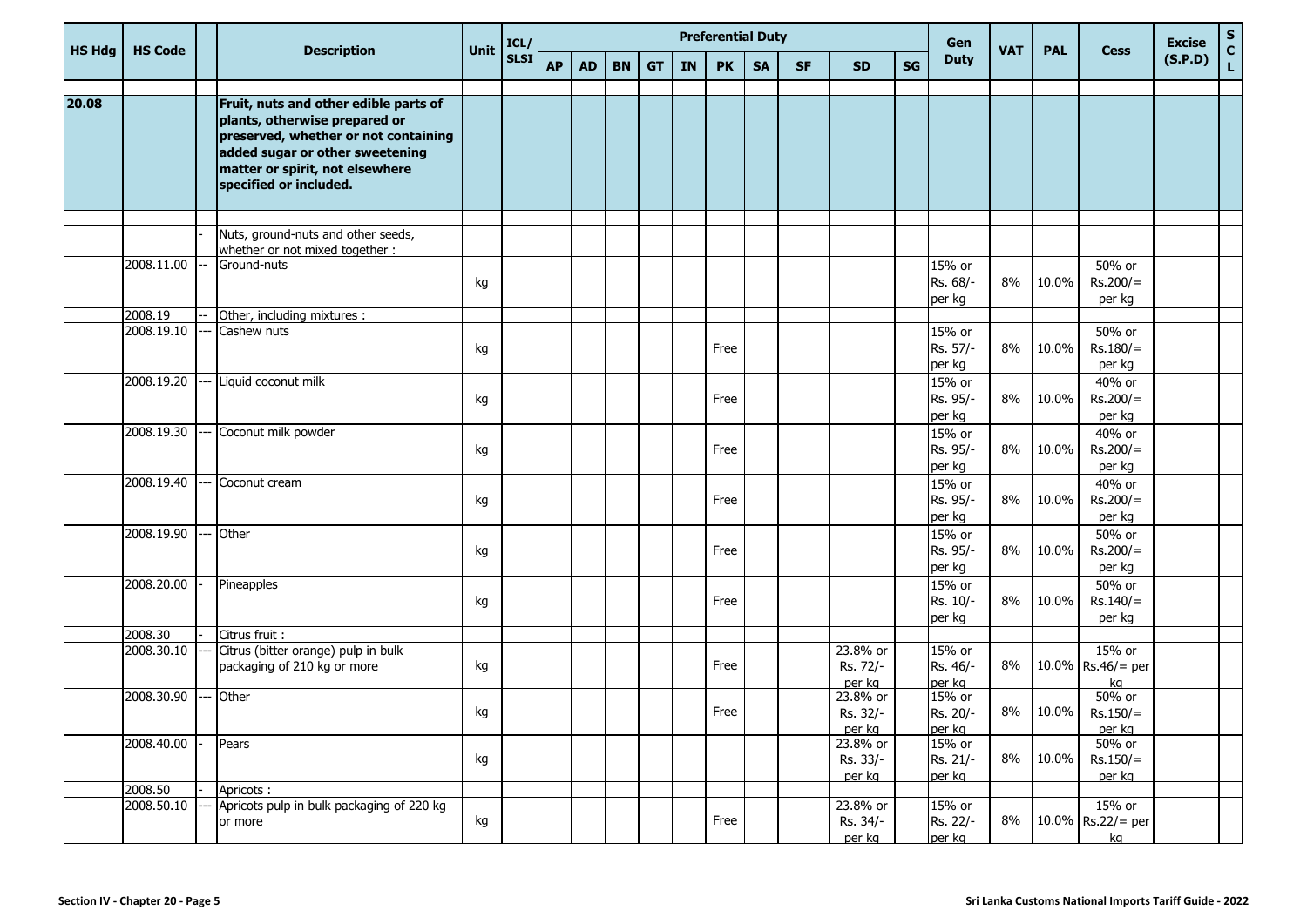|               |                |                                                                      |             | ICL/        |           |           |           |           |           | <b>Preferential Duty</b> |           |           |                       |    | Gen                 |            |            |                      | <b>Excise</b> | ${\sf s}$                    |
|---------------|----------------|----------------------------------------------------------------------|-------------|-------------|-----------|-----------|-----------|-----------|-----------|--------------------------|-----------|-----------|-----------------------|----|---------------------|------------|------------|----------------------|---------------|------------------------------|
| <b>HS Hdg</b> | <b>HS Code</b> | <b>Description</b>                                                   | <b>Unit</b> | <b>SLSI</b> | <b>AP</b> | <b>AD</b> | <b>BN</b> | <b>GT</b> | <b>IN</b> | <b>PK</b>                | <b>SA</b> | <b>SF</b> | <b>SD</b>             | SG | <b>Duty</b>         | <b>VAT</b> | <b>PAL</b> | <b>Cess</b>          | (S.P.D)       | $\mathbf{C}$<br>$\mathsf{L}$ |
|               |                |                                                                      |             |             |           |           |           |           |           |                          |           |           |                       |    |                     |            |            |                      |               |                              |
|               | 2008.50.90     | Other                                                                | kg          |             |           |           |           |           |           | Free                     |           |           | 23.8% or<br>Rs. 39/-  |    | 15% or<br>Rs. 25/-  | 8%         | 10.0%      | 50% or<br>$Rs.150/=$ |               |                              |
|               |                |                                                                      |             |             |           |           |           |           |           |                          |           |           | per kg                |    | per kg              |            |            | per kg               |               |                              |
|               | 2008.60.00     | Cherries                                                             |             |             |           |           |           |           |           |                          |           |           | 23.8% or              |    | 15% or              |            |            | 50% or               |               |                              |
|               |                |                                                                      | kg          |             |           |           |           |           |           | Free                     |           |           | Rs. 48/-              |    | Rs. 31/-            | 8%         | 10.0%      | $Rs.160/=$           |               |                              |
|               | 2008.70.00     | Peaches, including nectarines                                        |             |             |           |           |           |           |           |                          |           |           | per kg<br>23.8% or    |    | per kg<br>15% or    |            |            | per kg<br>50% or     |               |                              |
|               |                |                                                                      | kg          |             |           |           |           |           |           | Free                     |           |           | Rs. 55/-              |    | Rs. 35/-            | 8%         | 10.0%      | $Rs.160/=$           |               |                              |
|               |                |                                                                      |             |             |           |           |           |           |           |                          |           |           | per kg                |    | per kg              |            |            | per kg               |               |                              |
|               | 2008.80.00     | Strawberries                                                         | kg          |             |           |           |           |           |           | Free                     |           |           | 23.8% or<br>Rs. 166/- |    | 15% or<br>Rs. 105/- | 8%         | 10.0%      | 50% or<br>$Rs.230/=$ |               |                              |
|               |                |                                                                      |             |             |           |           |           |           |           |                          |           |           | per kg                |    | per kg              |            |            | per kg               |               |                              |
|               |                | Other, including mixtures other than those                           |             |             |           |           |           |           |           |                          |           |           |                       |    |                     |            |            |                      |               |                              |
|               | 2008.91.00     | of subheading 2008.19 :<br>Palm hearts                               |             |             |           |           |           |           |           |                          |           |           |                       |    | 15% or              |            |            | 50% or               |               |                              |
|               |                |                                                                      | kg          |             |           |           |           |           |           | Free                     |           |           |                       |    | Rs. 39/-            | 8%         | 10.0%      | $Rs.160/=$           |               |                              |
|               |                |                                                                      |             |             |           |           |           |           |           |                          |           |           |                       |    | per kg              |            |            | per kg               |               |                              |
|               | 2008.93.00     | Cranberries (Vaccinium macrocarpon,                                  |             |             |           |           |           |           |           |                          |           |           |                       |    | 15% or              |            |            | 50% or               |               |                              |
|               |                | Vaccinium oxycoccos, Vaccinium vitis-<br><i>idaea</i> )              | kg          |             |           |           |           |           |           |                          |           |           |                       |    | Rs. 39/-            | 8%         | 10.0%      | $Rs.160/=$           |               |                              |
|               | 2008.97.00     | <b>Mixtures</b>                                                      |             |             |           |           |           |           |           |                          |           |           |                       |    | per kg<br>15% or    |            |            | per kg<br>50% or     |               |                              |
|               |                |                                                                      | kg          |             |           |           |           |           |           |                          |           |           |                       |    | Rs. 57/-            | 8%         | 10.0%      | $Rs.180/=$           |               |                              |
|               |                |                                                                      |             |             |           |           |           |           |           |                          |           |           |                       |    | per kg              |            |            | per kg               |               |                              |
|               | 2008.99        | Other:                                                               |             |             |           |           |           |           |           |                          |           |           |                       |    |                     |            |            |                      |               |                              |
|               | 2008.99.10     | Mangoes pulp in bulk packaging of 3 kg or<br>more                    | kg          |             |           |           |           |           |           |                          |           |           |                       |    | 15% or<br>Rs. 35/-  | 8%         | 10.0%      | 50% or<br>$Rs.160/=$ |               |                              |
|               |                |                                                                      |             |             |           |           |           |           |           |                          |           |           |                       |    | per kg              |            |            | per kg               |               |                              |
|               | 2008.99.90     | Other                                                                |             |             |           |           |           |           |           |                          |           |           |                       |    | 15% or              |            |            | 50% or               |               |                              |
|               |                |                                                                      | kg          |             |           |           |           |           |           |                          |           |           |                       |    | Rs. 39/-            | 8%         | 10.0%      | $Rs.160/=$           |               |                              |
|               |                |                                                                      |             |             |           |           |           |           |           |                          |           |           |                       |    | per kg              |            |            | per kg               |               |                              |
| 20.09         |                | Fruit juices (including grape must)                                  |             |             |           |           |           |           |           |                          |           |           |                       |    |                     |            |            |                      |               |                              |
|               |                | and vegetable juices, unfermented                                    |             |             |           |           |           |           |           |                          |           |           |                       |    |                     |            |            |                      |               |                              |
|               |                | and not containing added spirit,                                     |             |             |           |           |           |           |           |                          |           |           |                       |    |                     |            |            |                      |               |                              |
|               |                | whether or not containing added<br>sugar or other sweetening matter. |             |             |           |           |           |           |           |                          |           |           |                       |    |                     |            |            |                      |               |                              |
|               |                |                                                                      |             |             |           |           |           |           |           |                          |           |           |                       |    |                     |            |            |                      |               |                              |
|               |                |                                                                      |             |             |           |           |           |           |           |                          |           |           |                       |    |                     |            |            |                      |               |                              |
|               |                |                                                                      |             |             |           |           |           |           |           |                          |           |           |                       |    |                     |            |            |                      |               |                              |
|               | 2009.11        | Orange juice :<br>Frozen:                                            |             |             |           |           |           |           |           |                          |           |           |                       |    |                     |            |            |                      |               |                              |
|               | 2009.11.10     | Of a Brix value of 60 or more, in bulk                               |             |             |           |           |           |           |           |                          |           |           |                       |    | 15% or              |            |            | 15% or               |               |                              |
|               |                | packaging of 270 kg or more                                          | kg          | S           |           |           |           |           |           | Free                     |           |           |                       |    | Rs. 70/-            | 8%         |            | 10.0% Rs.70/= per    |               |                              |
|               | 2009.11.90     | Other                                                                |             |             |           |           |           |           |           |                          |           |           |                       |    | per kg<br>15% or    |            |            | kg<br>50% or         |               |                              |
|               |                |                                                                      | kg          | L,S         |           |           |           |           |           | Free                     |           |           |                       |    | Rs. 70/-            | 8%         | 10.0%      | $Rs.180/=$           |               |                              |
|               |                |                                                                      |             |             |           |           |           |           |           |                          |           |           |                       |    | per kg              |            |            | per kg               |               |                              |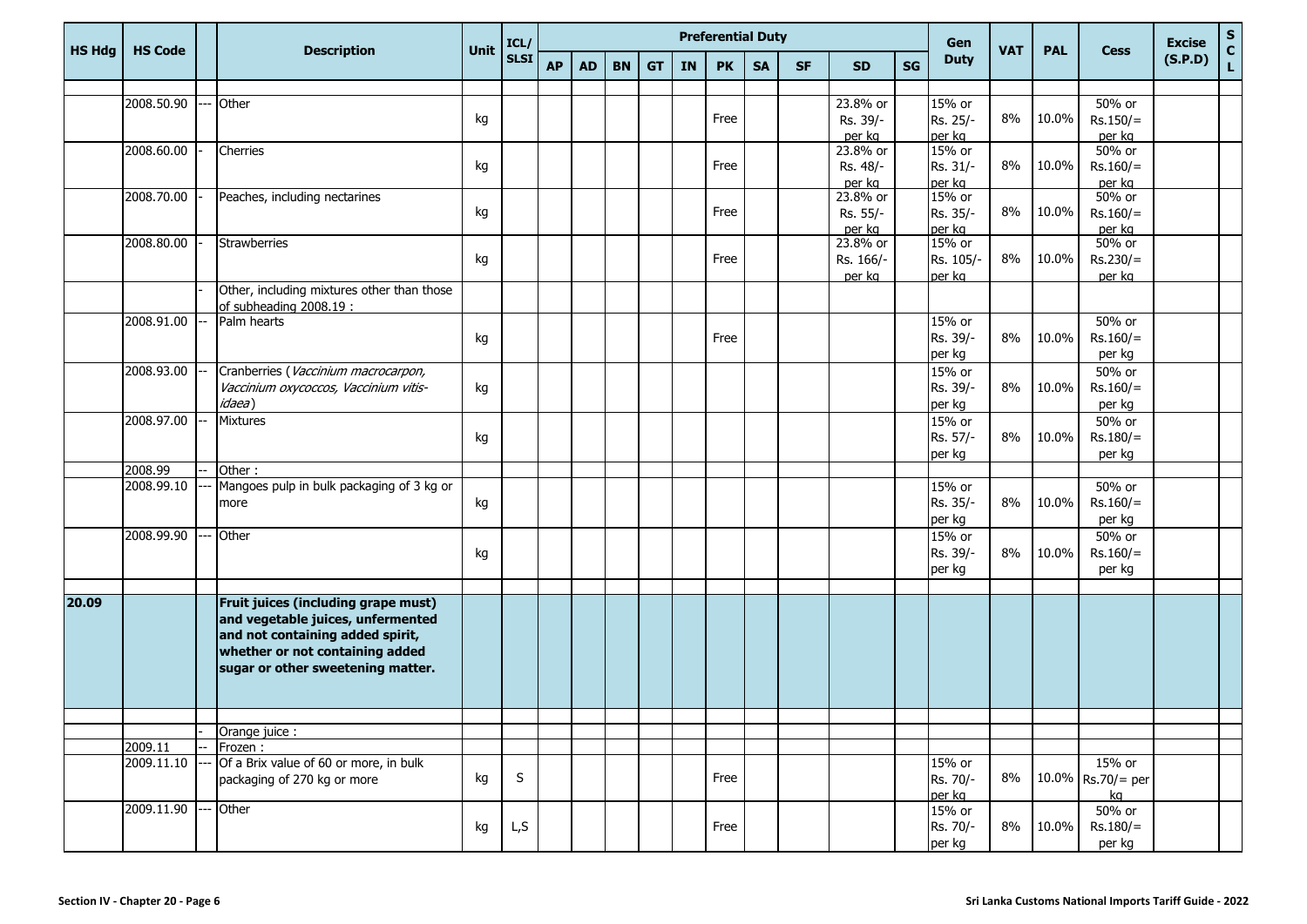|               |                |                                                |      | ICL/        |           |           |           |           |           | <b>Preferential Duty</b> |           |           |                 |    | <b>Gen</b>         |            |            |                      | <b>Excise</b> |                                             |
|---------------|----------------|------------------------------------------------|------|-------------|-----------|-----------|-----------|-----------|-----------|--------------------------|-----------|-----------|-----------------|----|--------------------|------------|------------|----------------------|---------------|---------------------------------------------|
| <b>HS Hdg</b> | <b>HS Code</b> | <b>Description</b>                             | Unit | <b>SLSI</b> | <b>AP</b> | <b>AD</b> | <b>BN</b> | <b>GT</b> | <b>IN</b> | <b>PK</b>                | <b>SA</b> | <b>SF</b> | <b>SD</b>       | SG | <b>Duty</b>        | <b>VAT</b> | <b>PAL</b> | <b>Cess</b>          | (S.P.D)       | $\begin{bmatrix} 5 \\ C \\ L \end{bmatrix}$ |
|               |                |                                                |      |             |           |           |           |           |           |                          |           |           |                 |    |                    |            |            |                      |               |                                             |
|               | 2009.12.00     | Not frozen, of a Brix value not exceeding      |      |             |           |           |           |           |           |                          |           |           |                 |    | 15% or             |            |            | 50% or               |               |                                             |
|               |                | 20                                             | kg   | S           |           |           |           |           |           |                          |           |           |                 |    | Rs. 70/-           | 8%         | 10.0%      | $Rs.180/=$           |               |                                             |
|               |                |                                                |      |             |           |           |           |           |           |                          |           |           |                 |    | per kg             |            |            | per kg               |               |                                             |
|               | 2009.19.00     | Other                                          |      | S           |           |           |           |           |           | Free                     |           |           |                 |    | 15% or<br>Rs. 70/- | 8%         | 10.0%      | 50% or<br>$Rs.180/=$ |               |                                             |
|               |                |                                                | kg   |             |           |           |           |           |           |                          |           |           |                 |    | per kg             |            |            | per kg               |               |                                             |
|               |                | Grapefruit (including pomelo) juice:           |      |             |           |           |           |           |           |                          |           |           |                 |    |                    |            |            |                      |               |                                             |
|               | 2009.21.00     | Of a Brix value not exceeding 20               |      |             |           |           |           |           |           |                          |           | 5% or     | 5% or Rs.       |    | 15% or             |            |            | 50% or               |               |                                             |
|               |                |                                                | kg   | S           |           |           |           |           |           | Free                     |           | Rs. 24/-  | $24/-$ per      |    | Rs. 73/-           | 8%         | 10.0%      | $Rs.180/=$           |               |                                             |
|               |                |                                                |      |             |           |           |           |           |           |                          |           | per kg    | kg              |    | per kg             |            |            | per kg               |               |                                             |
|               | 2009.29.00     | Other                                          |      |             |           |           |           |           |           |                          |           |           |                 |    | 15% or             |            |            | 50% or               |               |                                             |
|               |                |                                                | kg   | S           |           |           |           |           |           | Free                     |           |           |                 |    | Rs. 73/-           | 8%         | 10.0%      | $Rs.180/=$           |               |                                             |
|               |                |                                                |      |             |           |           |           |           |           |                          |           |           |                 |    | per kg             |            |            | per kg               |               |                                             |
|               |                | Juice of any other single citrus fruit :       |      |             |           |           |           |           |           |                          |           |           |                 |    |                    |            |            |                      |               |                                             |
|               | 2009.31.00     | Of a Brix value not exceeding 20               |      |             |           |           |           |           |           |                          |           | 5% or     | 5% or Rs.       |    | 15% or             |            |            | 50% or               |               |                                             |
|               |                |                                                | kg   | S           |           |           |           |           |           | Free                     |           | Rs. 22/-  | 22/- per        |    | Rs. 68/-           | 8%         | 10.0%      | $Rs.180/=$           |               |                                             |
|               | 2009.39.00     | Other                                          |      |             |           |           |           |           |           |                          |           | per kg    | ka              |    | per kg             |            |            | per kg               |               |                                             |
|               |                |                                                |      |             |           |           |           |           |           |                          |           |           |                 |    | 15% or             |            | 10.0%      | 50% or               |               |                                             |
|               |                |                                                | kg   | S           |           |           |           |           |           | Free                     |           |           |                 |    | Rs. 68/-<br>per kg | 8%         |            | $Rs.180/=$           |               |                                             |
|               |                | Pineapple juice :                              |      |             |           |           |           |           |           |                          |           |           |                 |    |                    |            |            | per kg               |               |                                             |
|               | 2009.41.00     | Of a Brix value not exceeding 20               |      |             |           |           |           |           |           |                          |           | 5% or     | 5% or Rs.       |    | 15% or             |            |            | 50% or               |               |                                             |
|               |                |                                                | kg   | S           |           |           |           |           |           | Free                     |           | Rs. 14/-  | $14/-$ per      |    | Rs. 43/-           | 8%         | 10.0%      | $Rs.160/=$           |               |                                             |
|               |                |                                                |      |             |           |           |           |           |           |                          |           | per ka    | ka              |    | per kg             |            |            | per kg               |               |                                             |
|               | 2009.49.00     | Other                                          |      |             |           |           |           |           |           |                          |           | $5%$ or   | 5% or Rs.       |    | 15% or             |            |            | 50% or               |               |                                             |
|               |                |                                                | kg   | S           |           |           |           |           |           | Free                     |           | Rs. 14/-  | $14/-$ per      |    | Rs. 43/-           | 8%         | 10.0%      | $Rs.160/=$           |               |                                             |
|               |                |                                                |      |             |           |           |           |           |           |                          |           | per kg    | ka              |    | per kg             |            |            | per kg               |               |                                             |
|               | 2009.50.00     | Tomato juice                                   |      |             |           |           |           |           |           |                          |           |           |                 |    | 15% or             |            |            | 50% or               |               |                                             |
|               |                |                                                | kg   | S           |           |           |           |           |           |                          |           |           |                 |    | Rs. 30/-           | 8%         | 10.0%      | $Rs.150/=$           |               |                                             |
|               |                |                                                |      |             |           |           |           |           |           |                          |           |           |                 |    | per kg             |            |            | per kg               |               |                                             |
|               |                | Grape juice (including grape must) :           |      |             |           |           |           |           |           |                          |           | 5% or     | 5% or Rs.       |    |                    |            |            | 50% or               |               |                                             |
|               | 2009.61.00     | Of a Brix value not exceeding 30               | kg   | $\sf S$     |           |           |           |           |           | Free                     |           | Rs. 10/-  | $10/-$ per      |    | 15% or<br>Rs. 30/- | 8%         | 10.0%      | $Rs.150/=$           |               |                                             |
|               |                |                                                |      |             |           |           |           |           |           |                          |           | per kg    | ka              |    | per kg             |            |            | per kg               |               |                                             |
|               | 2009.69.00     | Other                                          |      |             |           |           |           |           |           |                          |           |           |                 |    | 15% or             |            |            | 50% or               |               |                                             |
|               |                |                                                | kg   | S           |           |           |           |           |           | Free                     |           |           |                 |    | Rs. 75/-           | 8%         | 10.0%      | $Rs.180/=$           |               |                                             |
|               |                |                                                |      |             |           |           |           |           |           |                          |           |           |                 |    | per kg             |            |            | per kg               |               |                                             |
|               |                | Apple juice :                                  |      |             |           |           |           |           |           |                          |           |           |                 |    |                    |            |            |                      |               |                                             |
|               | 2009.71.00     | Of a Brix value not exceeding 20               |      |             |           |           |           |           |           |                          |           |           | 5% or 5% or Rs. |    | 15% or             |            |            | 50% or               |               |                                             |
|               |                |                                                | kg   | L,S         |           |           |           |           |           | Free                     |           | Rs. 10/-  | $10/-$ per      |    | Rs. 30/-           | 8%         | 10.0%      | $Rs.160/=$           |               |                                             |
|               |                |                                                |      |             |           |           |           |           |           |                          |           | per ka    | ka              |    | per ka             |            |            | per ka               |               |                                             |
|               | 2009.79.00     | Other                                          |      |             |           |           |           |           |           |                          |           |           | 5% or 5% or Rs. |    | 15% or             |            |            | 50% or               |               |                                             |
|               |                |                                                | kg   | L, S        |           |           |           |           |           | Free                     |           | Rs. 20/-  | $20/-$ per      |    | Rs. 58/-           | 8%         | 10.0%      | $Rs.170/=$           |               |                                             |
|               |                | Juice of any other single fruit or vegetable : |      |             |           |           |           |           |           |                          |           | per ka    | ka              |    | per ka             |            |            | per ka               |               |                                             |
|               |                |                                                |      |             |           |           |           |           |           |                          |           |           |                 |    |                    |            |            |                      |               |                                             |